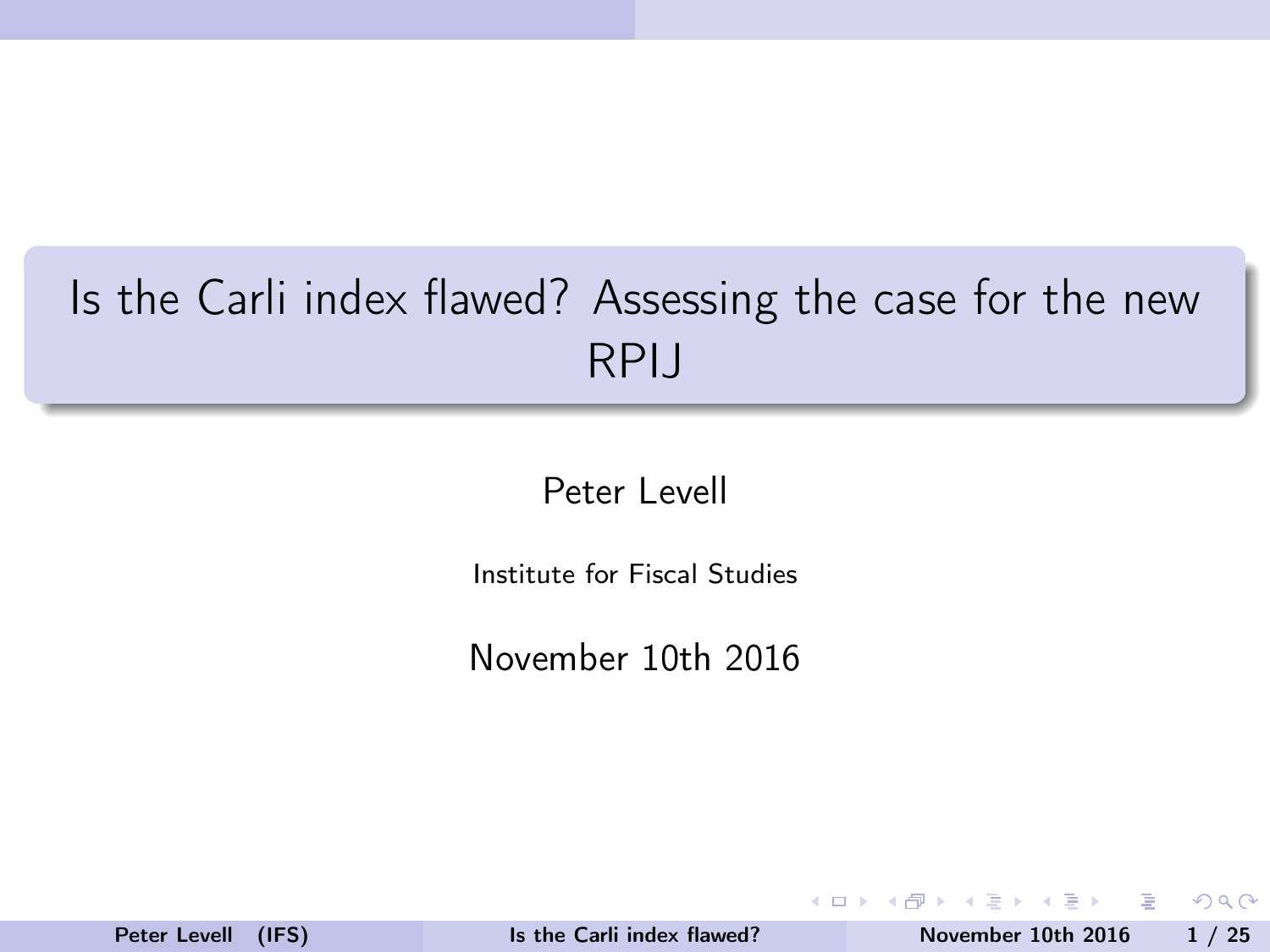#### <span id="page-1-0"></span>Introduction

- Historically, the UK has had two main measures of consumer price inflation: the CPI, and the RPI
- In March 2013, the ONS started to publish a new inflation index the RPIJ
- UK Statistics Authority announced it would no longer recognise the RPI as a 'national statistic'
- However the RPI is still published and used
	- uprating excise duties
	- government gilts
	- price caps of regulated industries etc.

 $\Omega$ 

 $\mathbf{y} = \mathbf{z}$  . The  $\mathbf{y}$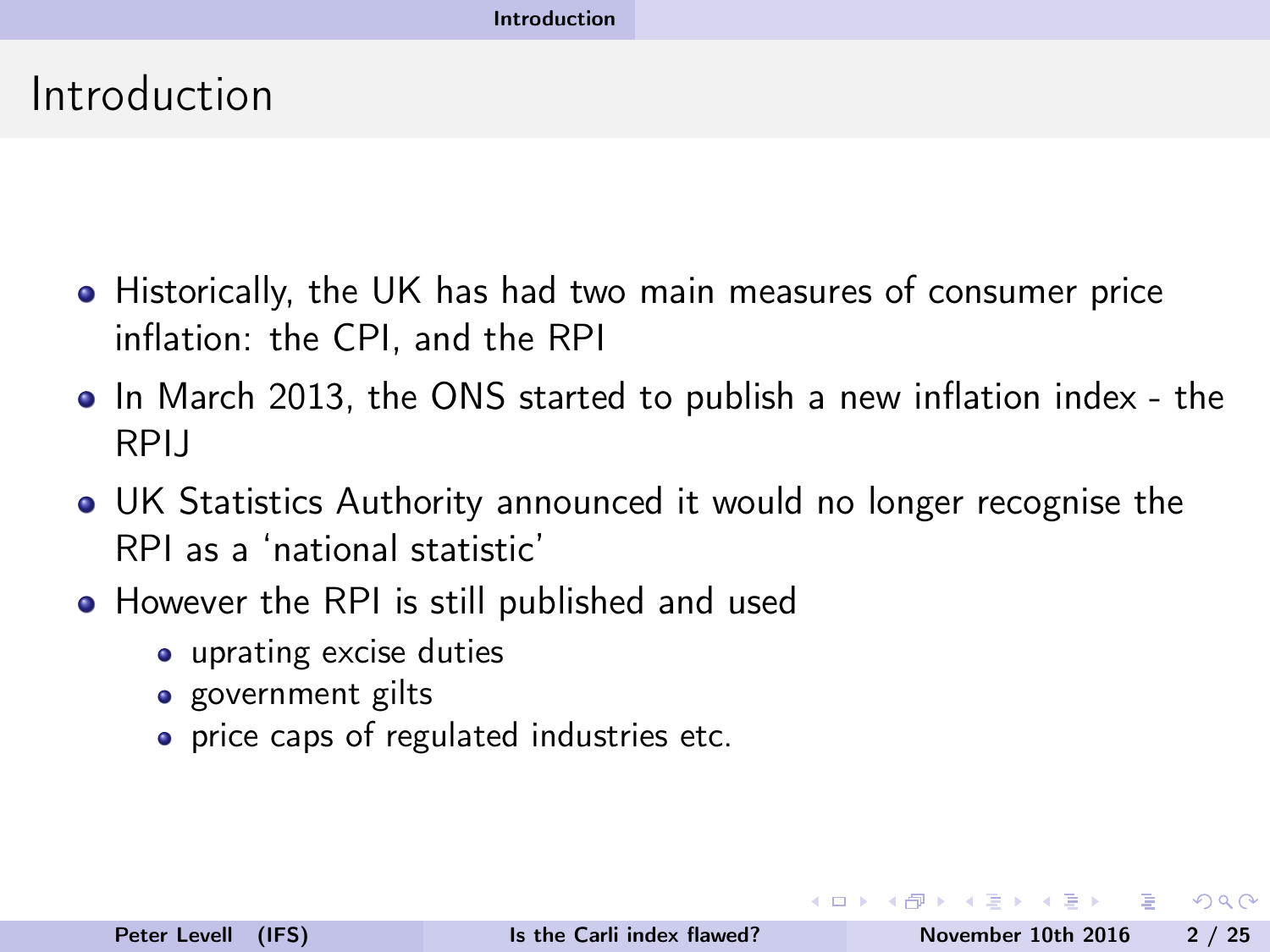# <span id="page-2-0"></span>RPI, CPI, RPIJ (2000-2016)



 $QQ$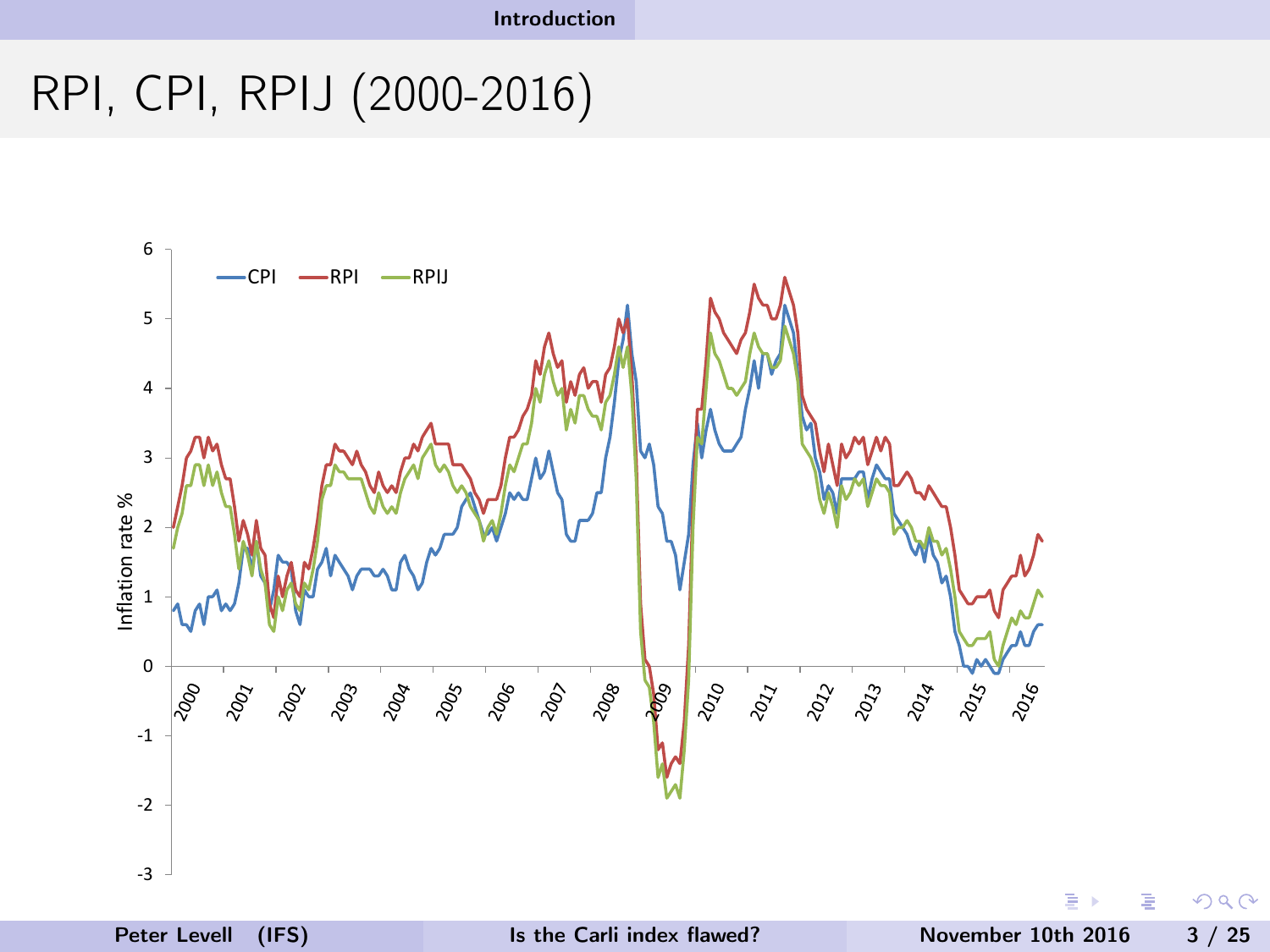### <span id="page-3-0"></span>RPI and CPI

- Two primary differences
	- Coverage: RPI includes owner occupied housing costs
	- Formula effect: RPI and CPI use different formulae at 'elementary level'
- In particular, the CPI does not use the *Carli* index
- The RPIJ replaces the Carli index with the Jevons as is used in the CPI
	- Follows recommendation of Diewert (2012)

 $QQ$ 

 $\mathbf{A}=\mathbf{A}$  . The  $\mathbf{A}$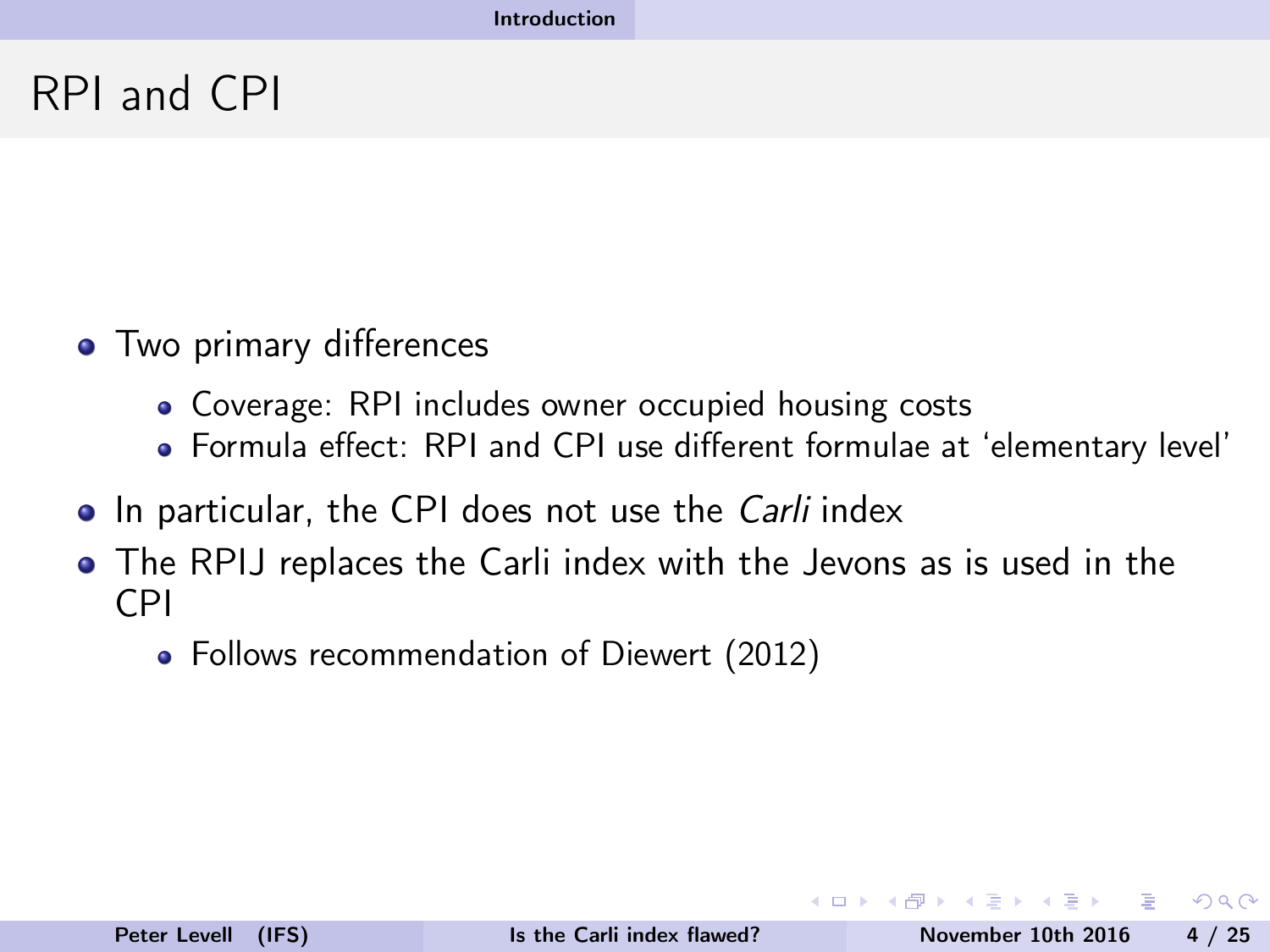# <span id="page-4-0"></span>Is the Carli index flawed?

- Discuss and contribute to the three approaches to selecting the appropriate index numbers
- **1** The *test* approach
- **2** The *economic* approach
- **3** The *statistical* approach
	- No consensus on which of these is most important!
	- Find that none of these offers clear support for the Carli index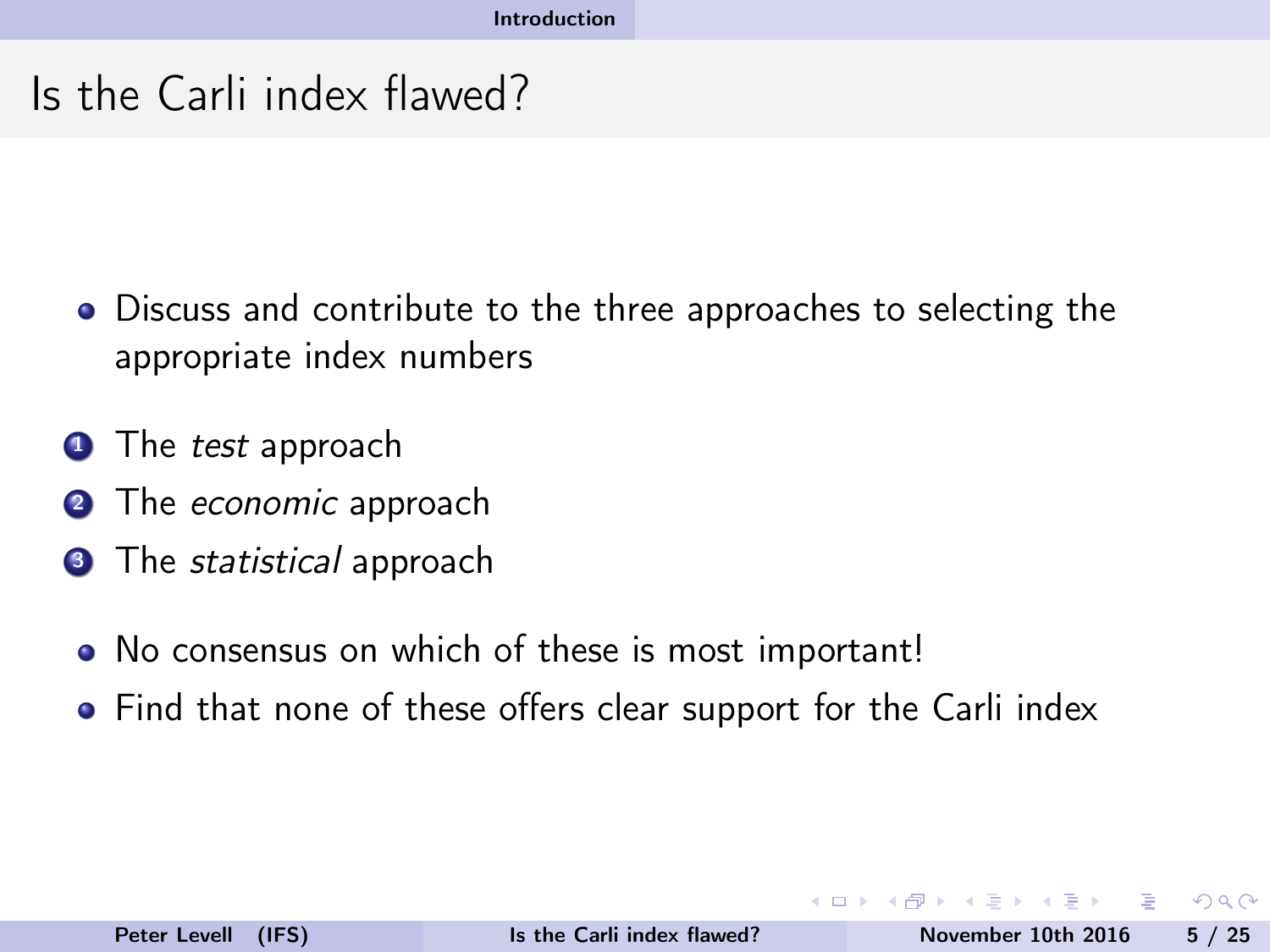# <span id="page-5-0"></span>Some preliminaries

×  $\mathcal{A}$  .

**◆ ロ ▶ → 伊** 

 $\Rightarrow$ 

 $2Q$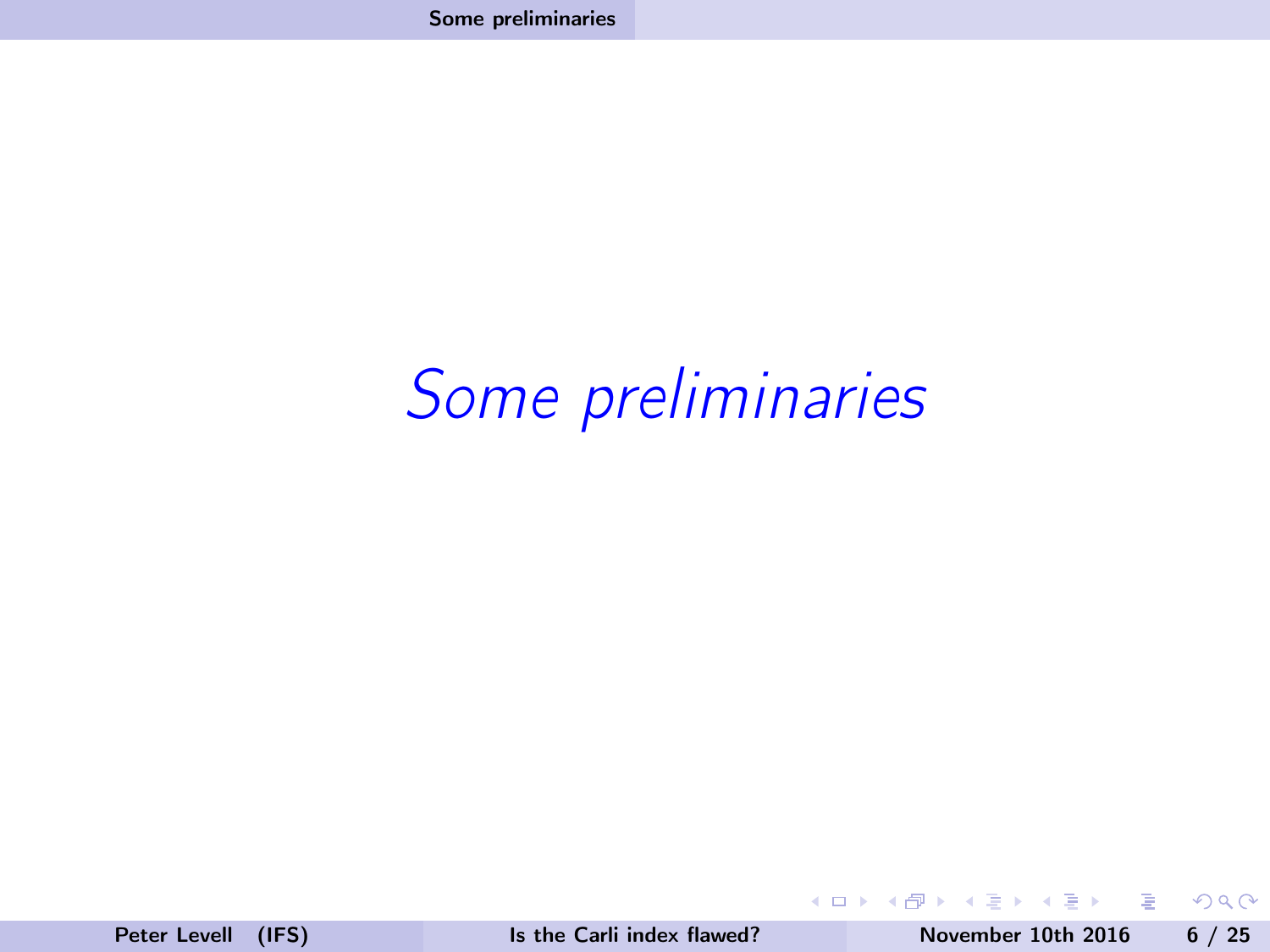<span id="page-6-0"></span>Aggregation (stylised example)

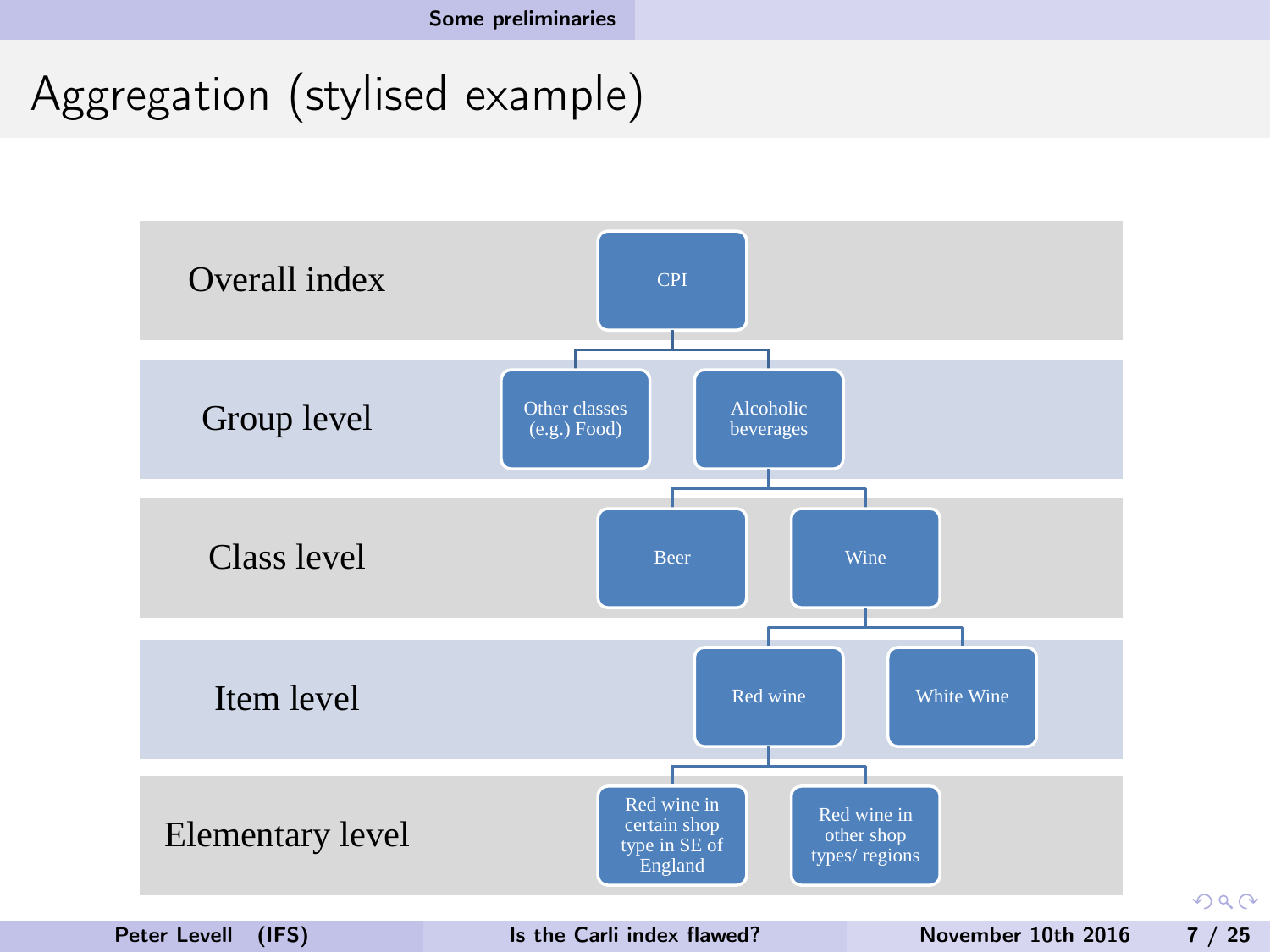### <span id="page-7-0"></span>Aggregation: what is an elementary aggregate?

- While at most stages the ingredients of each index are weighted according to relative quantities purchased...
	- For example we might use the relative budget shares of white wine and red wine
- ....at the elementary level, the ONS does not have expenditure information
	- It is much harder to know how much is spent on particular brands of red wine relative to others
- Elementary indices must therefore be unweighted averages of various kinds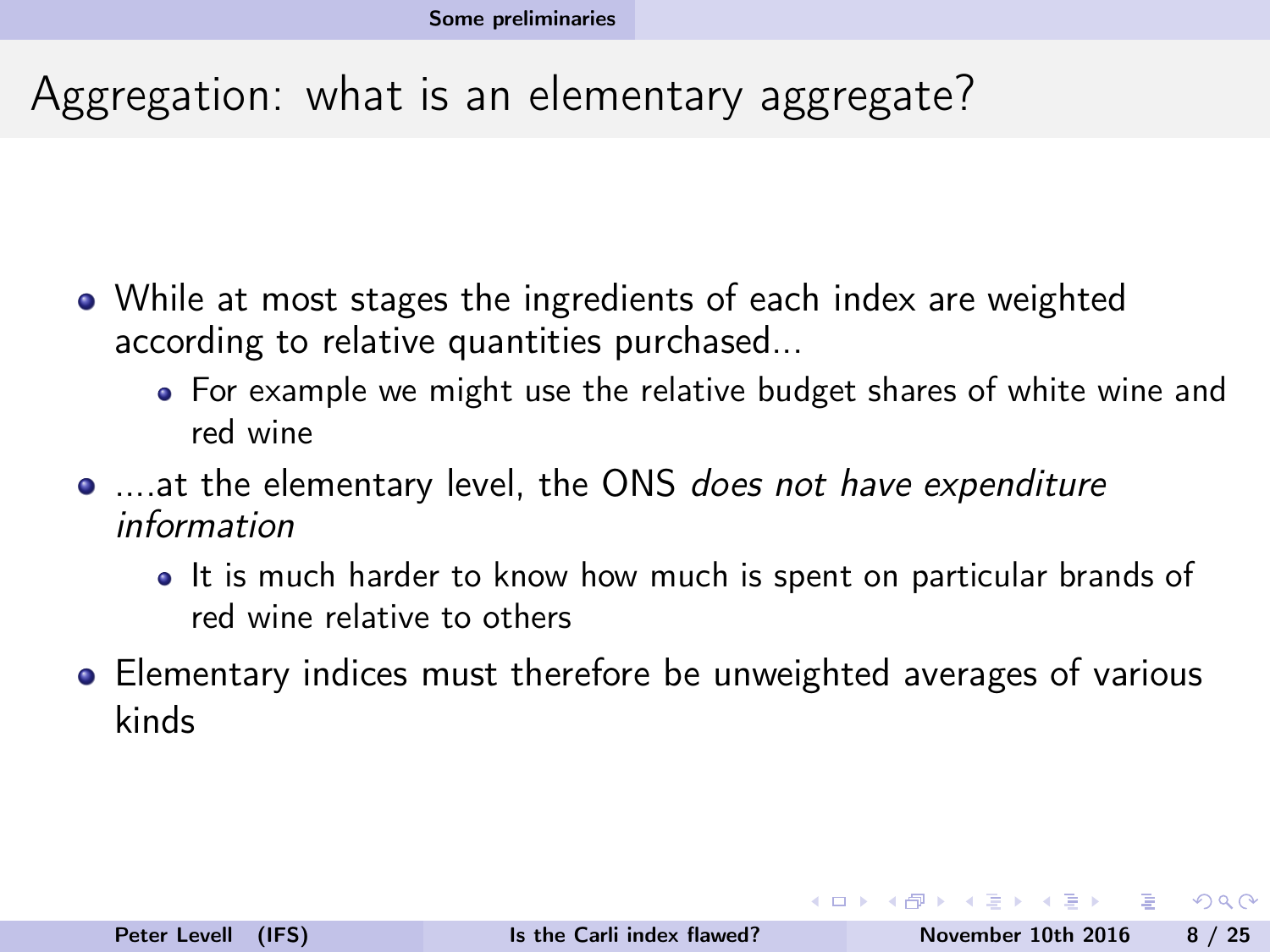#### <span id="page-8-0"></span>Elementary indices

- **D** The Carli index:  $P_C(\mathbf{p}_0, \mathbf{p}_1) = \frac{1}{N} \sum_{i=1}^N \left( \frac{p_1^i}{p_0^i} \right)$  $\setminus$
- **2** The Dutot index:  $P_D\left(\mathbf{p}_0, \mathbf{p}_1\right) = \frac{\frac{1}{N}\sum p_1^i}{\frac{1}{N}\sum p_0^i}$
- **3** The Jevons index:  $P_J(\mathbf{p}_0, \mathbf{p}_1) = \prod_{i=1}^N \left(\frac{p_1^i}{p_0^i}\right)$  $\bigg)^{\frac{1}{N}}=\frac{\prod_{i=1}^{N}(\rho_{1}^{i})^{\frac{1}{N}}}{\frac{1}{N}N}$  $\prod_{i=1}^N (p_0^i)^{\frac{1}{N}}$  $i=1$ 0
- Important result: The Jevons is always less than or equal to the Carli  $\bullet$ (Jensen's inequality)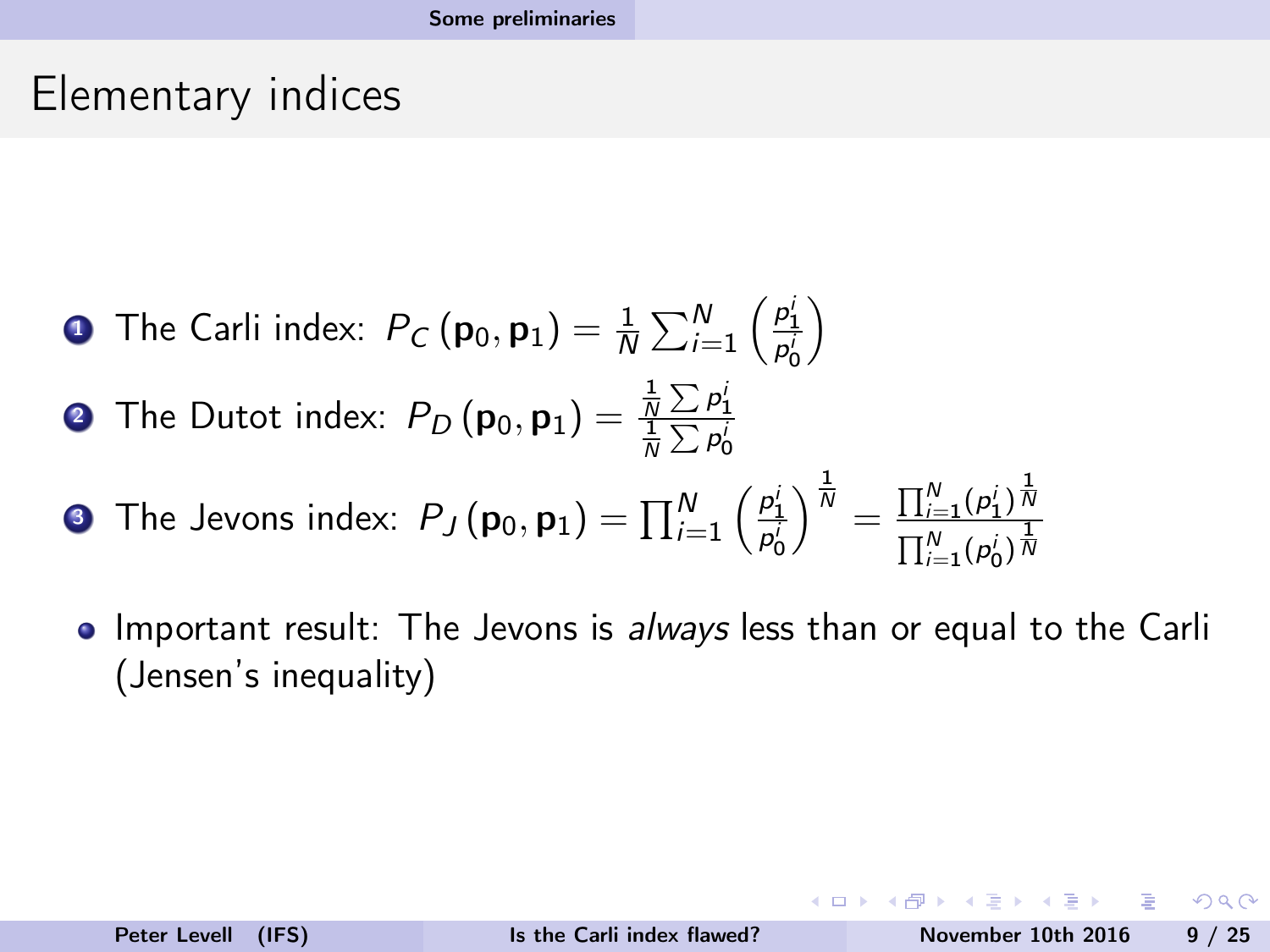# <span id="page-9-0"></span>The test approach

**B** 

4 0 8 4

B

 $2Q$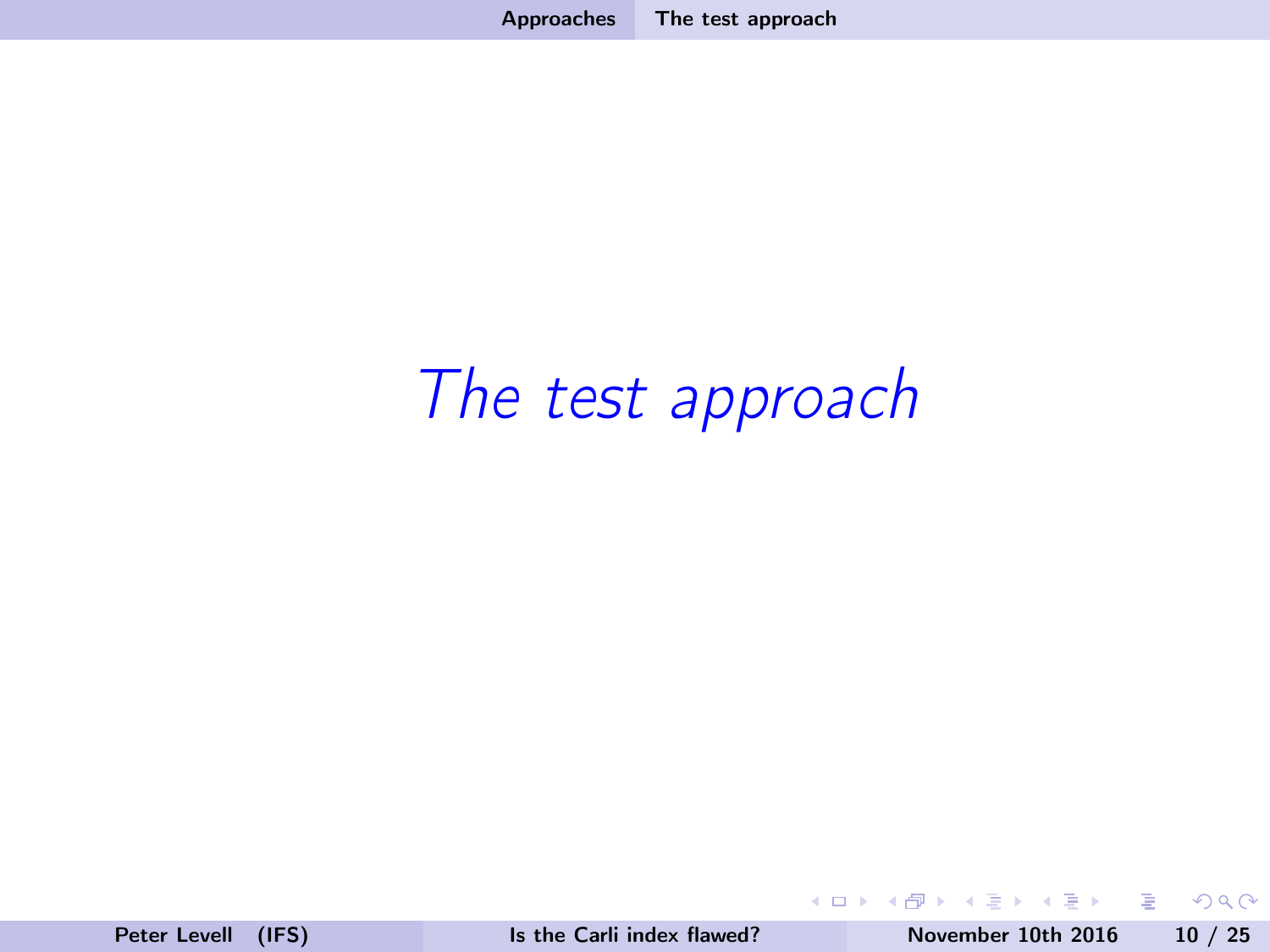#### <span id="page-10-0"></span>The test approach

- Does the index satisfy common-sense axioms?
- **1** Positivity:  $P(\mathbf{p}_0, \mathbf{p}_1) > 0$
- $\textbf{0}$  Identity:  $P(\textbf{p}, \textbf{p}) = 1$
- <sup>3</sup> ...

∢⊓ ⊧⊸∢#P

 $2Q$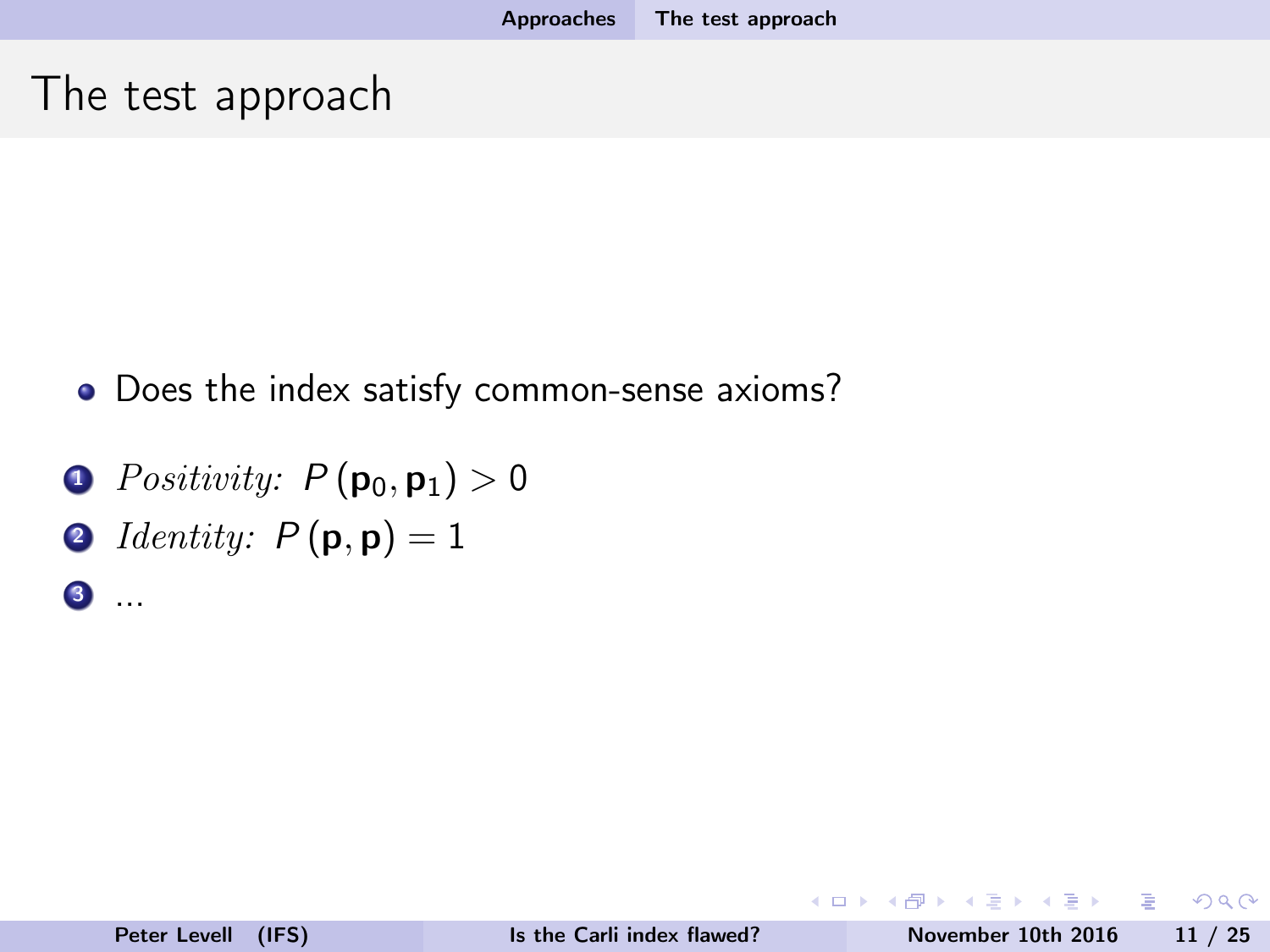<span id="page-11-0"></span>• The Carli fails some important properties

Time reversal:  $P(p_0, p_1) P(p_1, p_0) = 1$ 

- In fact:  $P_C(p_0, p_1) P_C(p_1, p_0) \ge 1$
- Thus the Carli is 'biased' upwards

 $\Omega$ 

 $-1$   $-1$   $-1$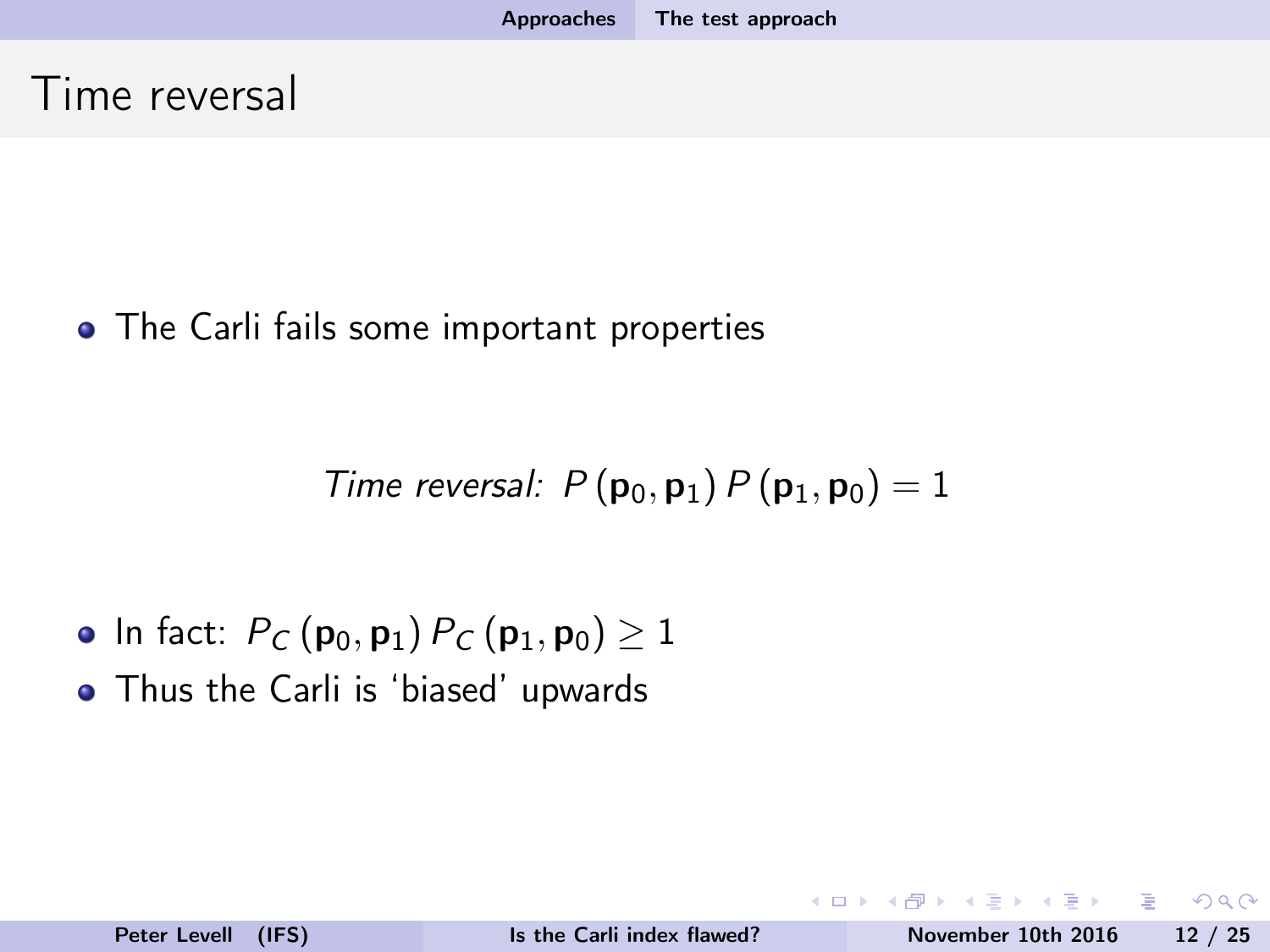# <span id="page-12-0"></span>'Price bouncing' example

| <b>Prices</b> | Period 0 | Period 1                     | Period 2       |         |
|---------------|----------|------------------------------|----------------|---------|
| Shop A        |          | 1.25                         |                |         |
| Shop B        | 1.25     |                              | 1.25           |         |
|               |          | Period $(0,1)$               | Period $(1,2)$ | Chained |
| Carli         | .        | $(1.25 + 0.8)/2 = 1.025$     | 1.025          | 1.0506  |
| Dutot         | .        | $1.125/1.125=1$              |                |         |
| Jevons        | .        | $\sqrt{1.25 \times 0.8} = 1$ |                |         |

《 ロ 》 《 御 》 《 重 》 《 重 》 《 重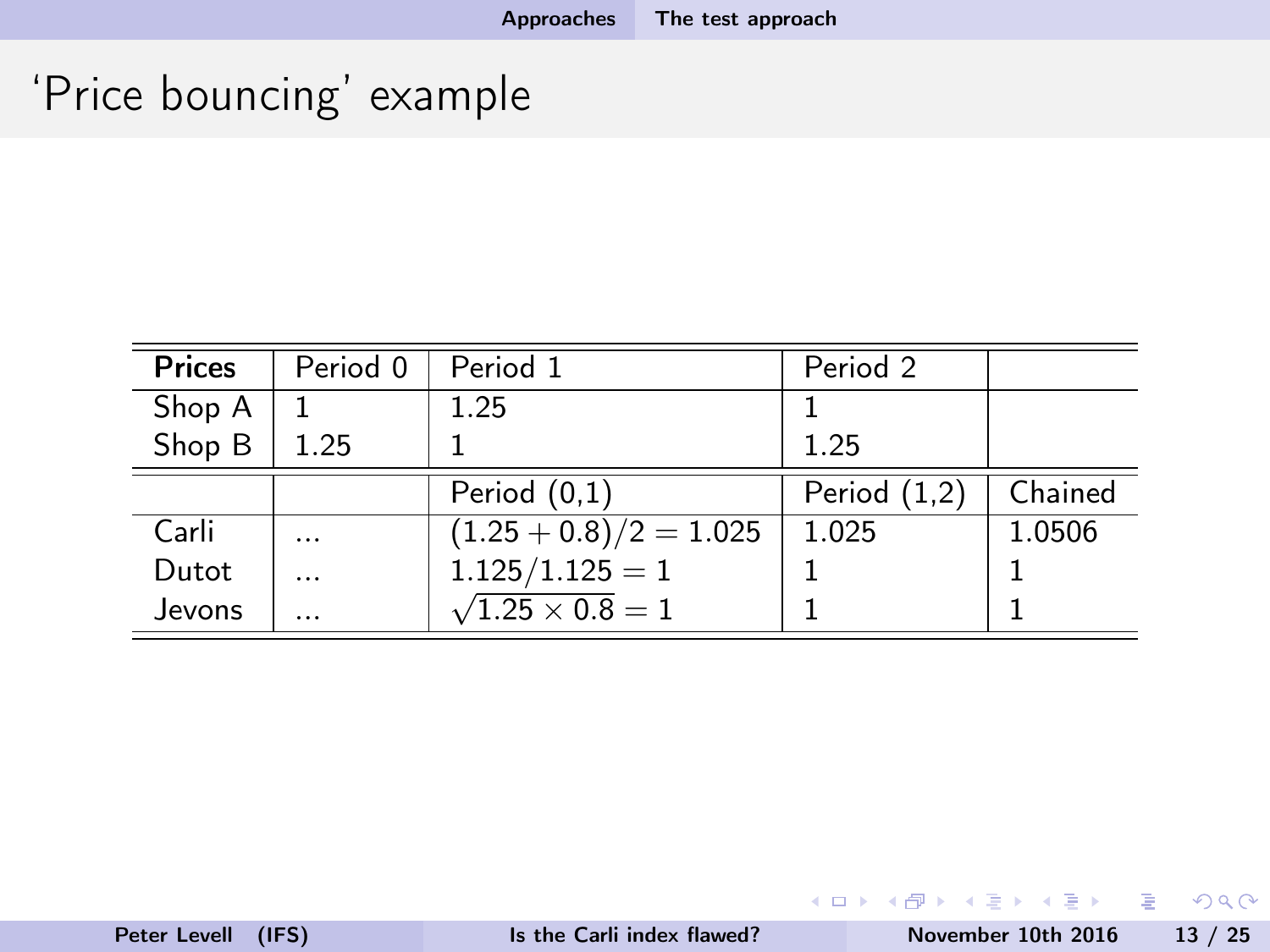#### <span id="page-13-0"></span>The test approach: a summary

- The Carli fails the important time reversal test with an upward bias
	- As a result also fails a stronger price bouncing test
- This failure underlay recommendation of Diewert (2012) to end the use of the Carli index in the RPI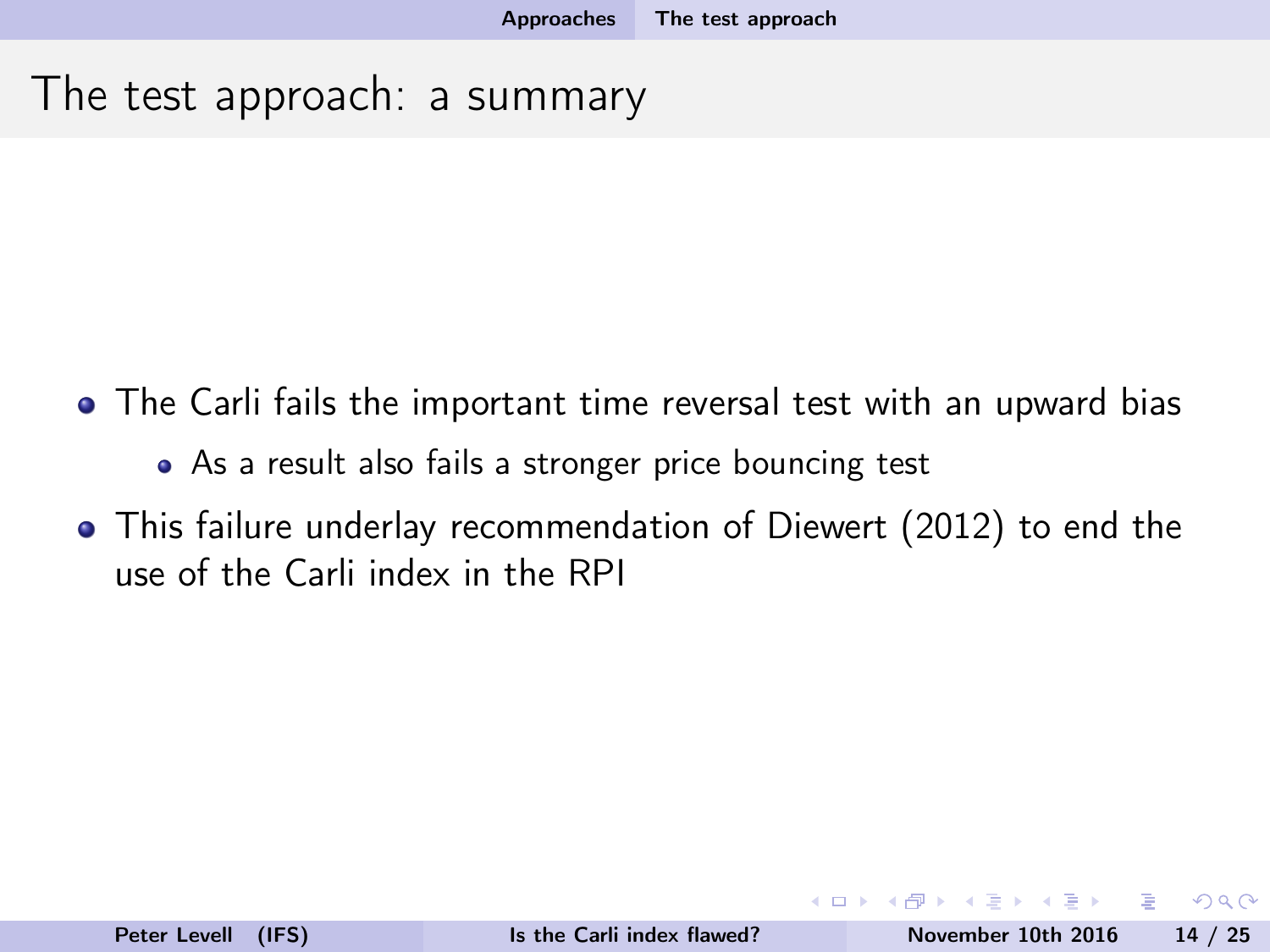<span id="page-14-0"></span>How serious is the failure of time reversal?

- Even in an index using the Jevons at an elementary level, the overall index is not time-reversible
	- however it will be *less* sensitive to biases than those constructed using a non-time reversible index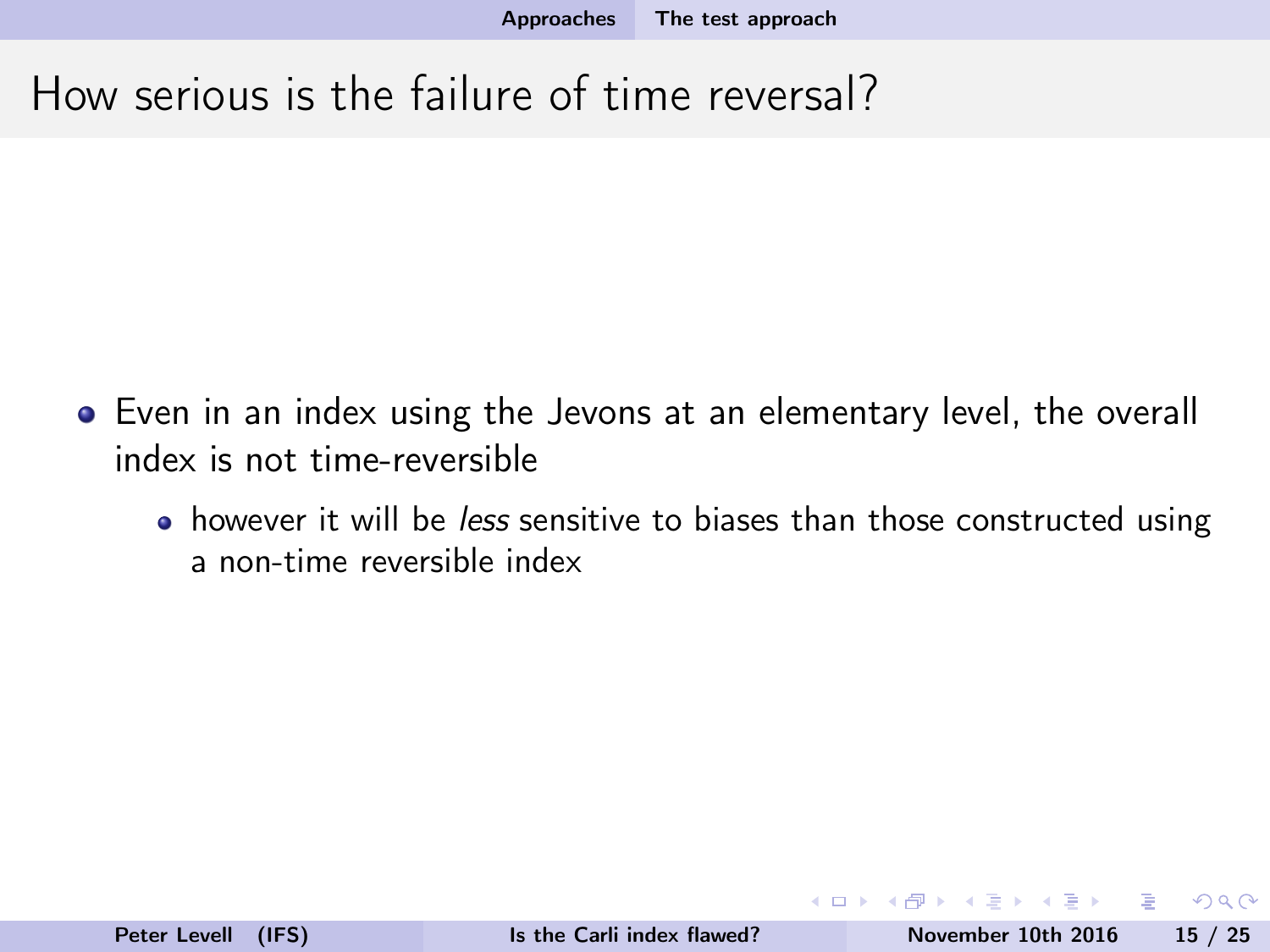# <span id="page-15-0"></span>The economic approach

4 17 18

**B** 

B

 $2Q$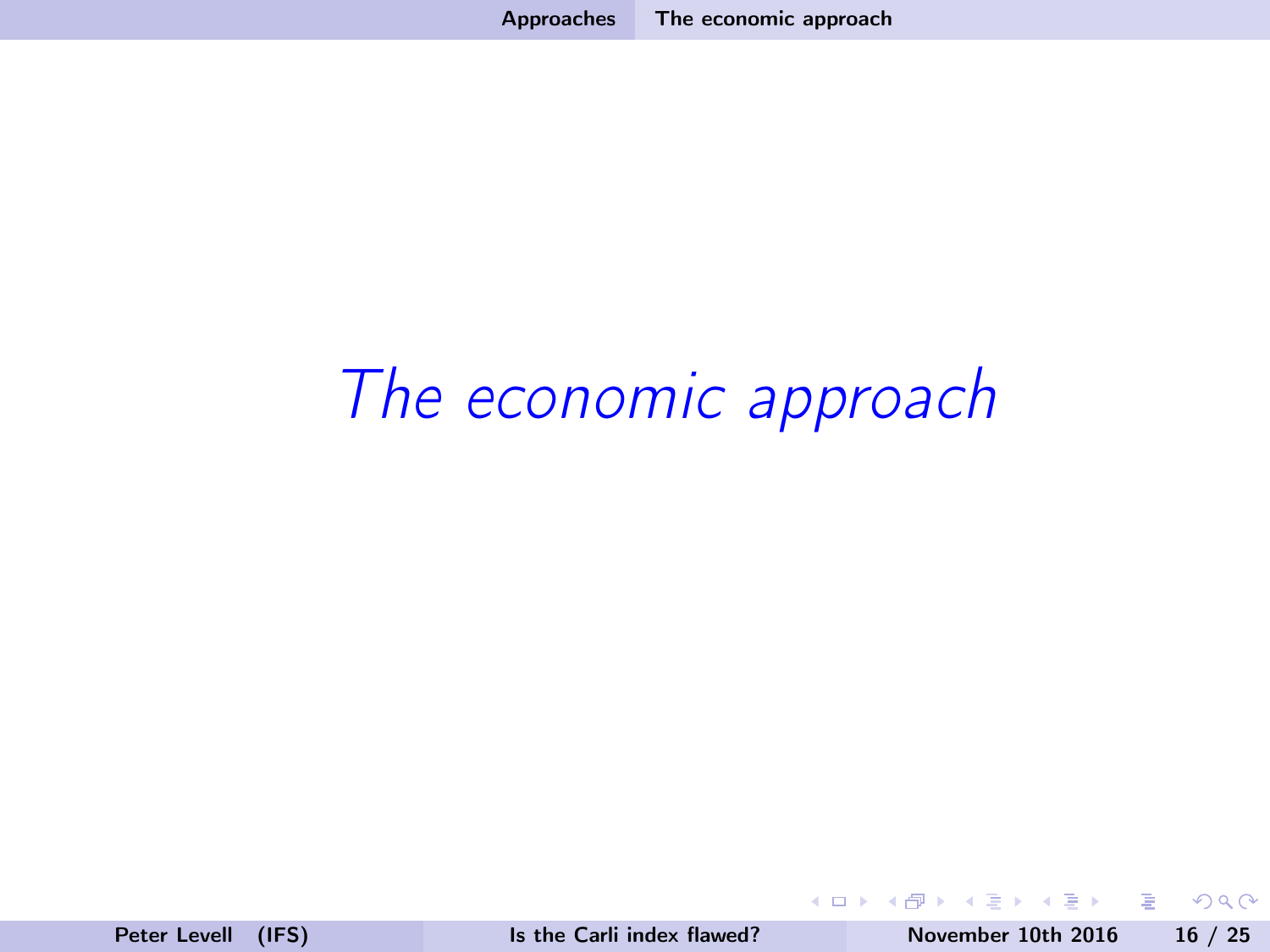#### <span id="page-16-0"></span>The economic approach

- Does the index do a good job of approximating the cost of living?
	- How much must we increase consumers' incomes to fully compensate them for a price change?
- This approach ideally would explicitly incorporate consumers' substitution responses in response to price changes
	- if price of one good rises relatively to another, consumers might take advantage by substituting away from that good
- Measured by a Cost of Living Index (COLI)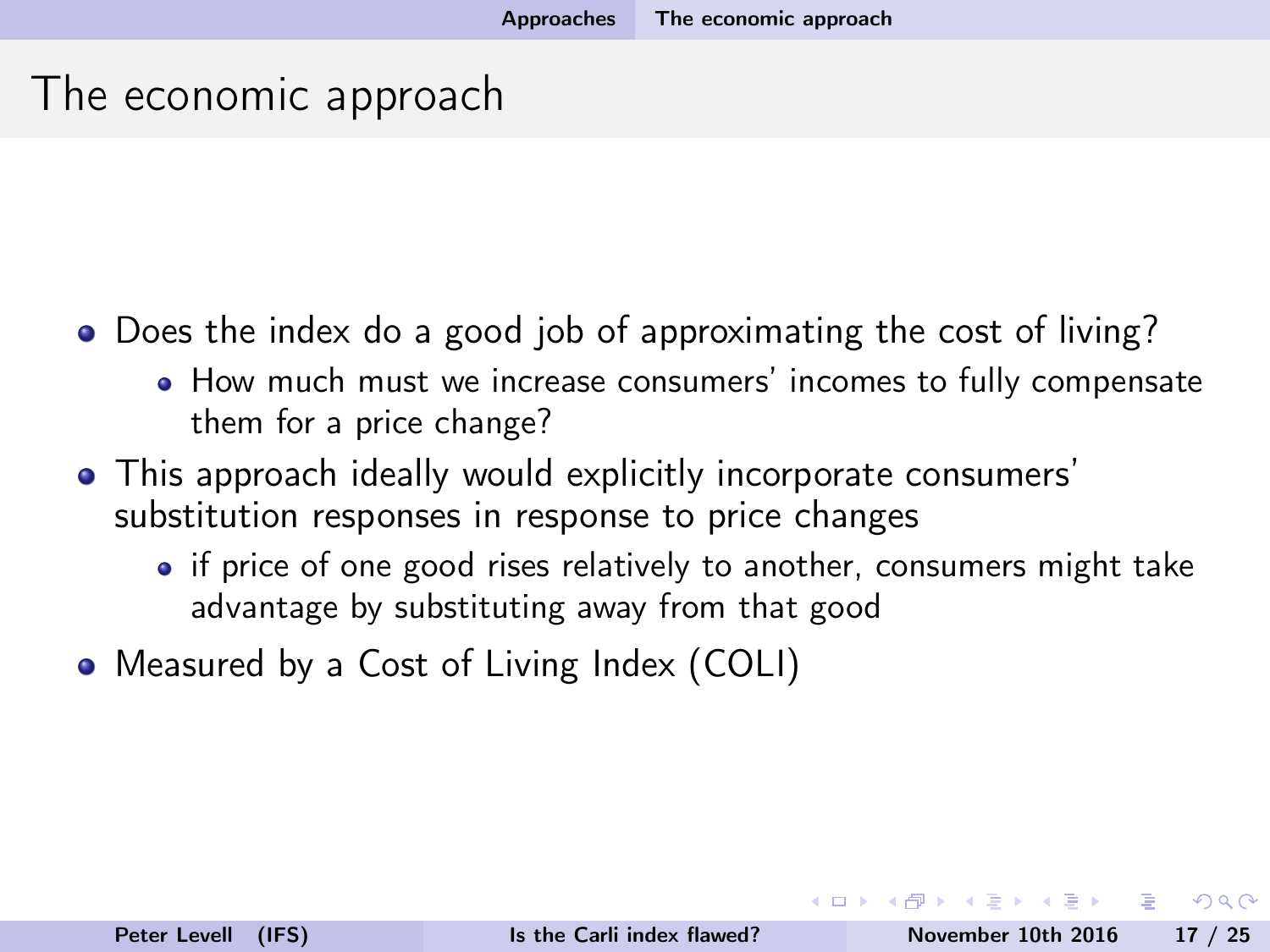### <span id="page-17-0"></span>The economic approach

#### • Two possible COLIs

Laspeyres:  $P_L(\mathbf{p}_0, \mathbf{p}_1) = \frac{\sum p_1^i q_0^i}{\sum p_0^i q_0^i} = \sum w_0^i \left(\frac{p_1^i}{p_0^i}\right)$  $\setminus$ 

• Geometric Laspeyres: 
$$
P_{GL}(\mathbf{p}_0, \mathbf{p}_1) = \prod_{i=1}^{N} \left(\frac{p_i^i}{p_0^i}\right)^{w_0^i}
$$

- where  $w_0^i$  corresponds to the budget share of good  $i$  in period 0
- Correspond to Leontief ("no substitution") and Cobb-Douglas ("constant shares") preferences respectively
- Not unreasonable to suppose some substitution at the elementary level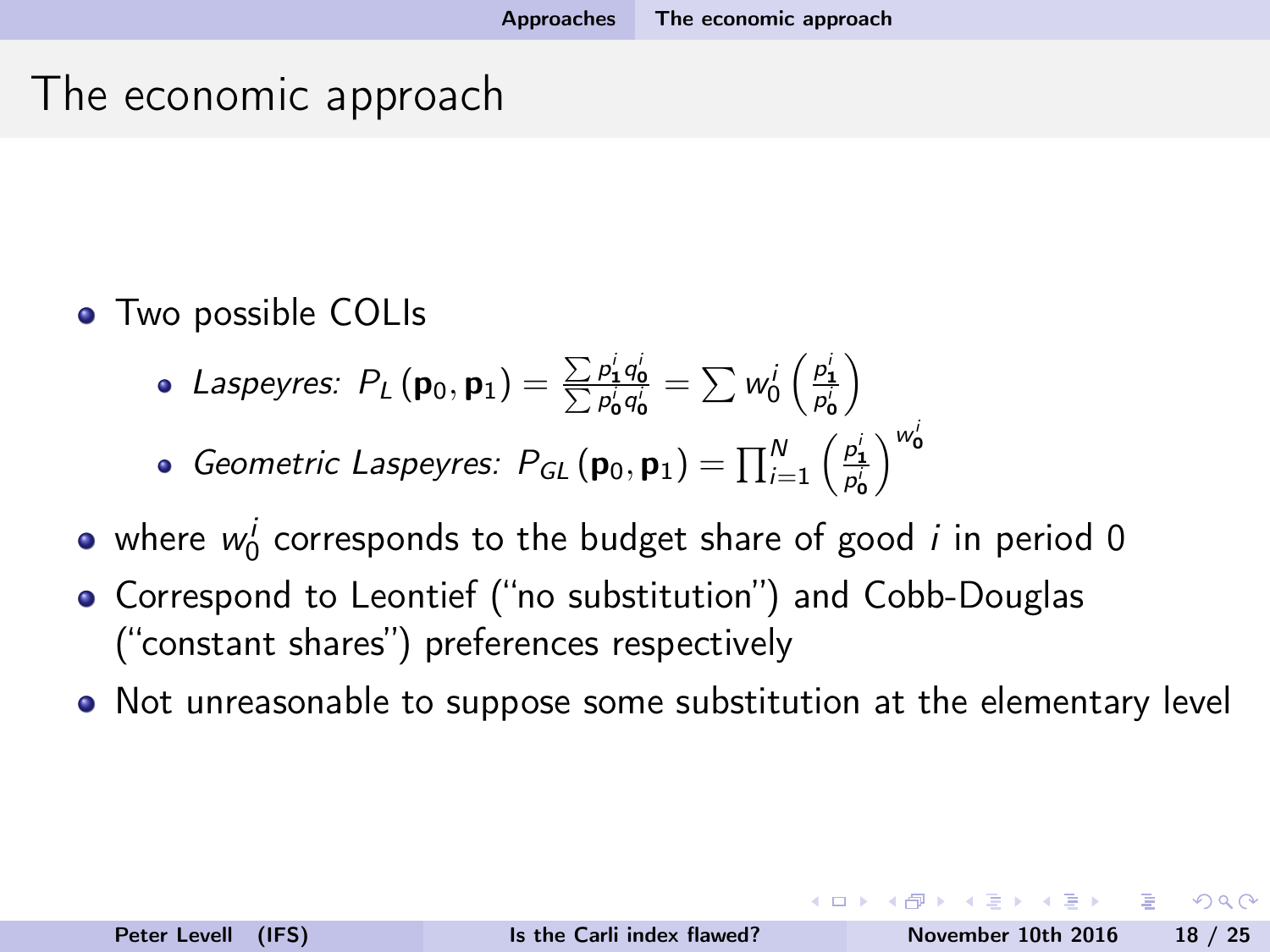# <span id="page-18-0"></span>The economic approach at the elementary level (1)

• Diewert (2012) writes

'...the economic approach cannot be applied at the elementary level unless price and quantity information are both available'

• Without budget share information we cannot say that

- the Carli approximates the Laspeyres or that
- the Jevons approximates the Geometric Laspeyres
- $\bullet \Rightarrow$  we should use the test or statistical approaches at this level instead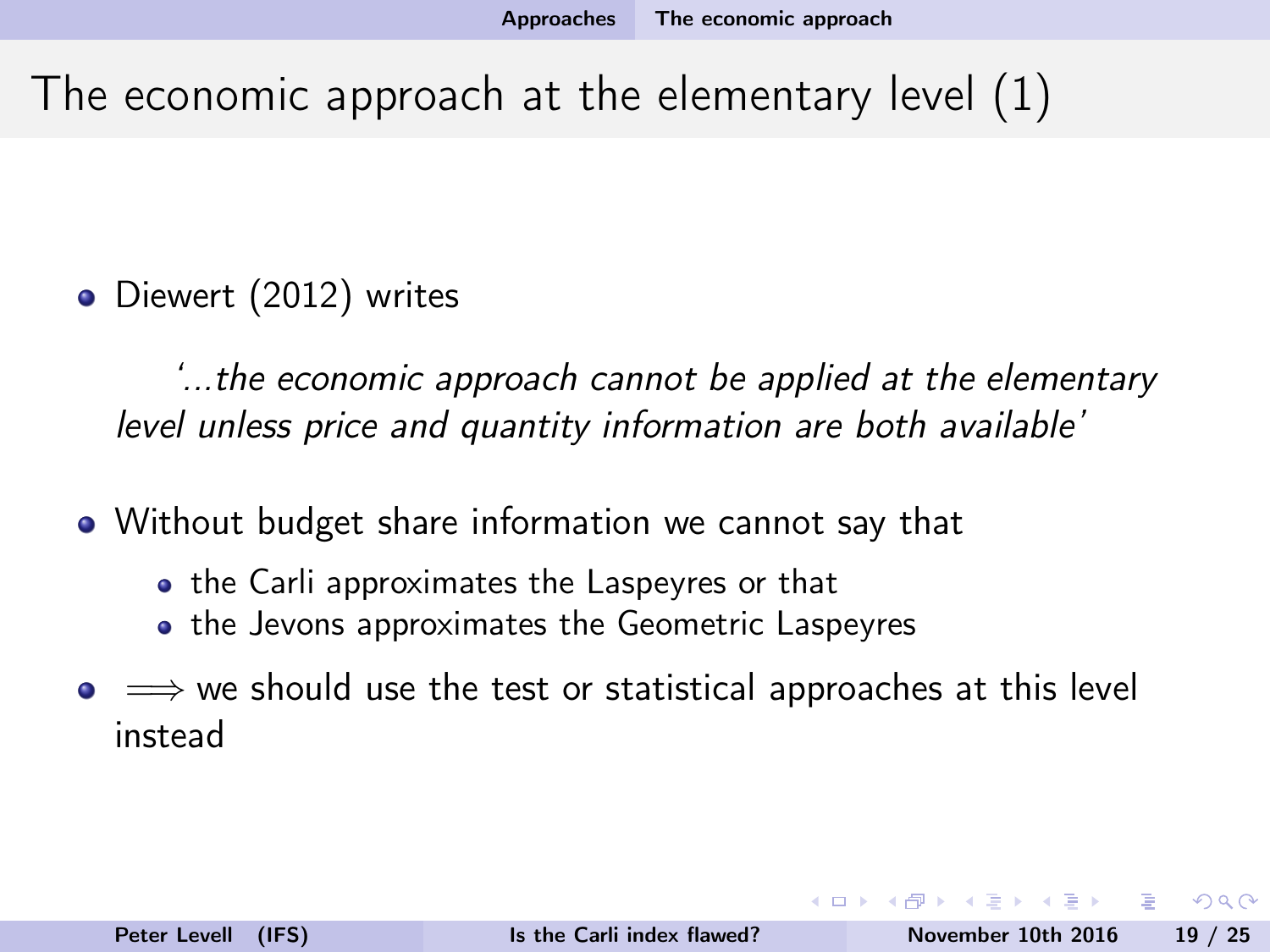# <span id="page-19-0"></span>The economic approach at the elementary level (2)

- However, if we want to apply the economic approach consistently at different levels of aggregation then this is not a very satisfying solution!
- Propose instead a constructive principle for selecting appropriate index numbers without quantity information...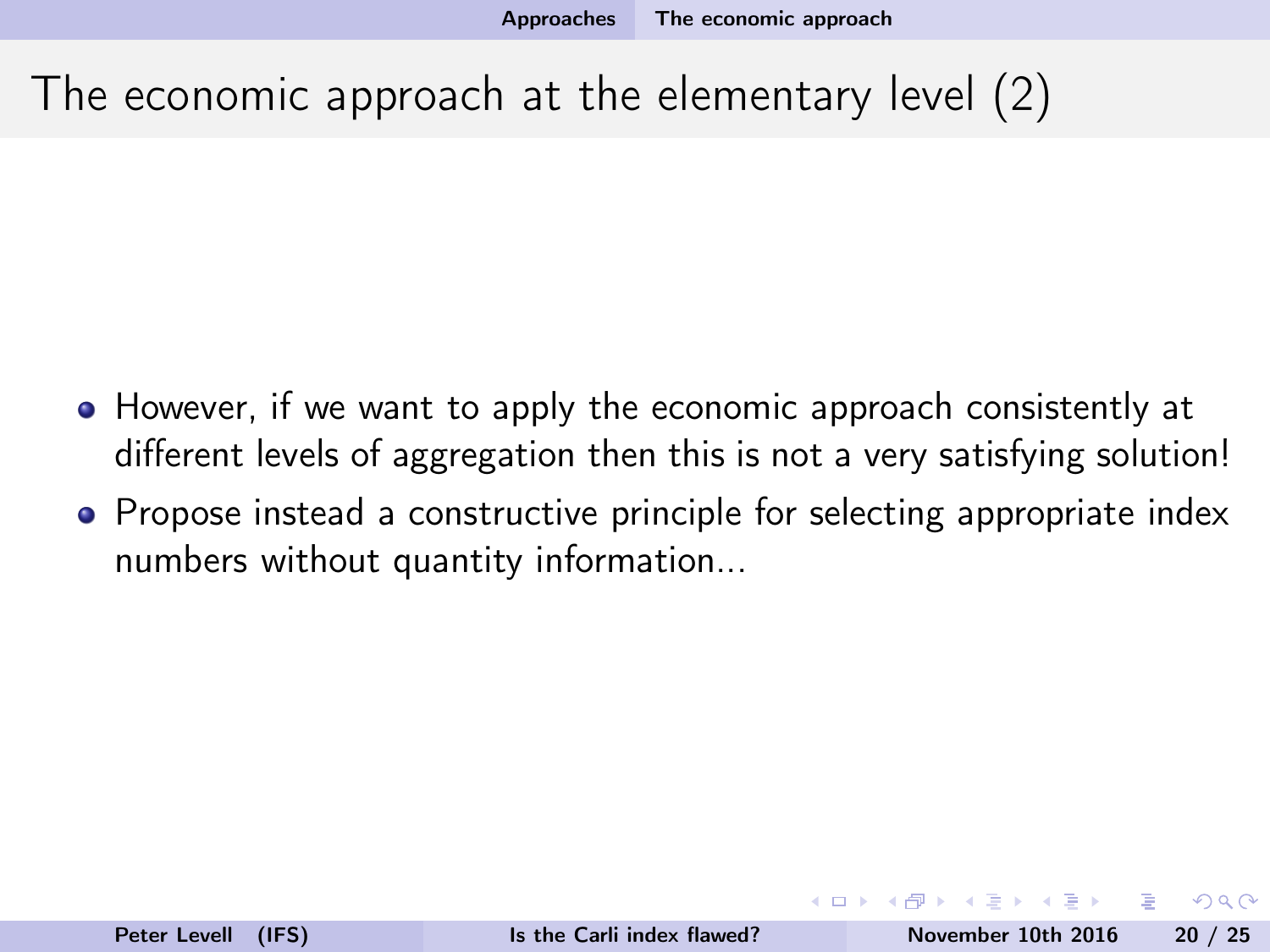# <span id="page-20-0"></span>Principle of maximum entropy (1)

- Imagine we have a weighted die with a known number of sides but where the probabilities of dice rolls are unknown
	- What can we say about the probability of each individual role?
- Laplace's 'principle of insufficient reason' provides a first step
	- you should set the probabilities to be equal unless you have reason to do otherwise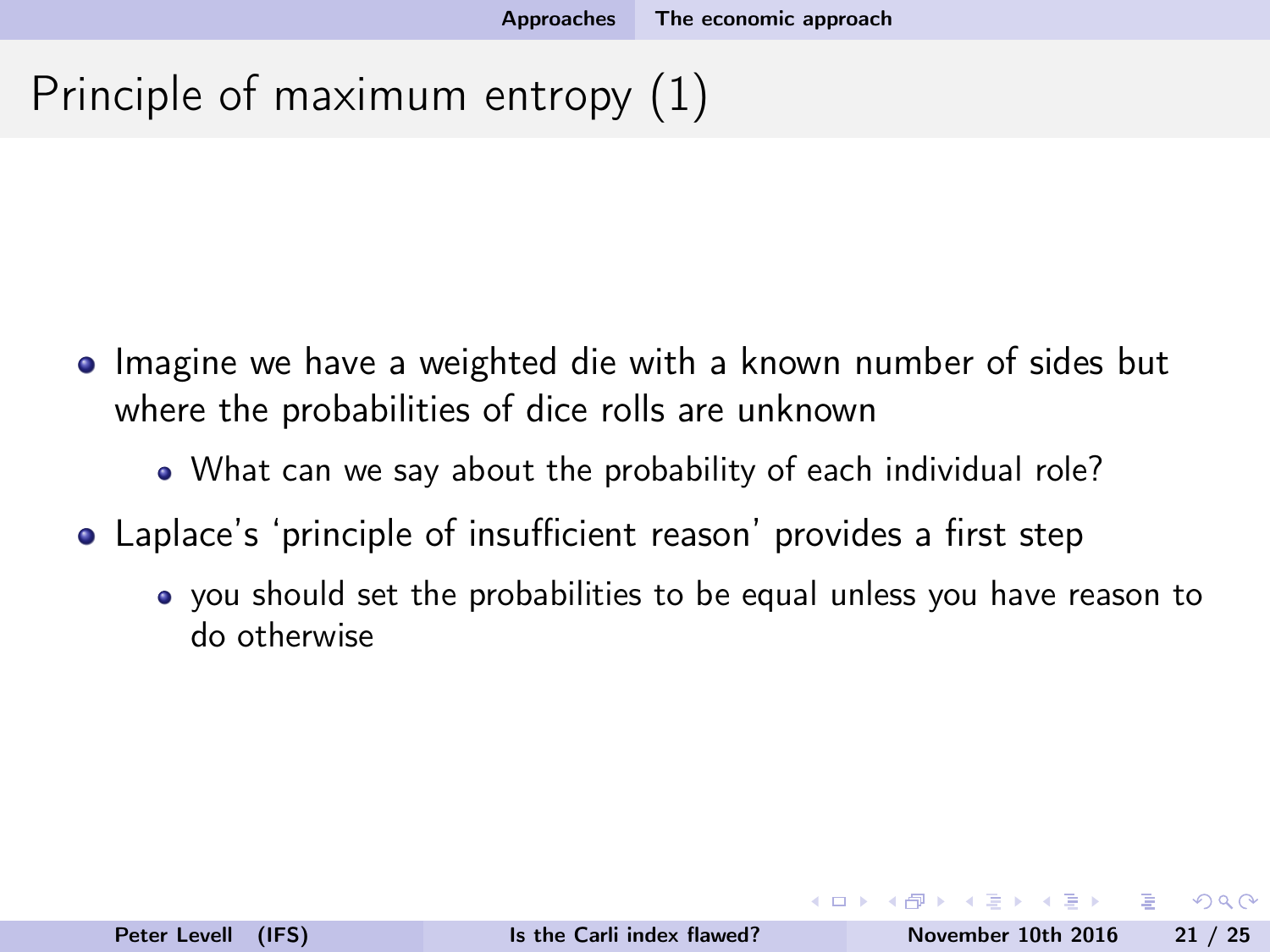# <span id="page-21-0"></span>Principle of maximum entropy (2)

- The PME (Jaynes, 1957a,b) combines Laplace's principle with any information we do have to obtain a prior probability distribution
- An objective function that achieves this is Shannon's entropy function

$$
H(\mathbf{p}) = -\mathbf{p} \ln(\mathbf{p})
$$

Maximise this subject to what we do know (e.g. the average dice roll)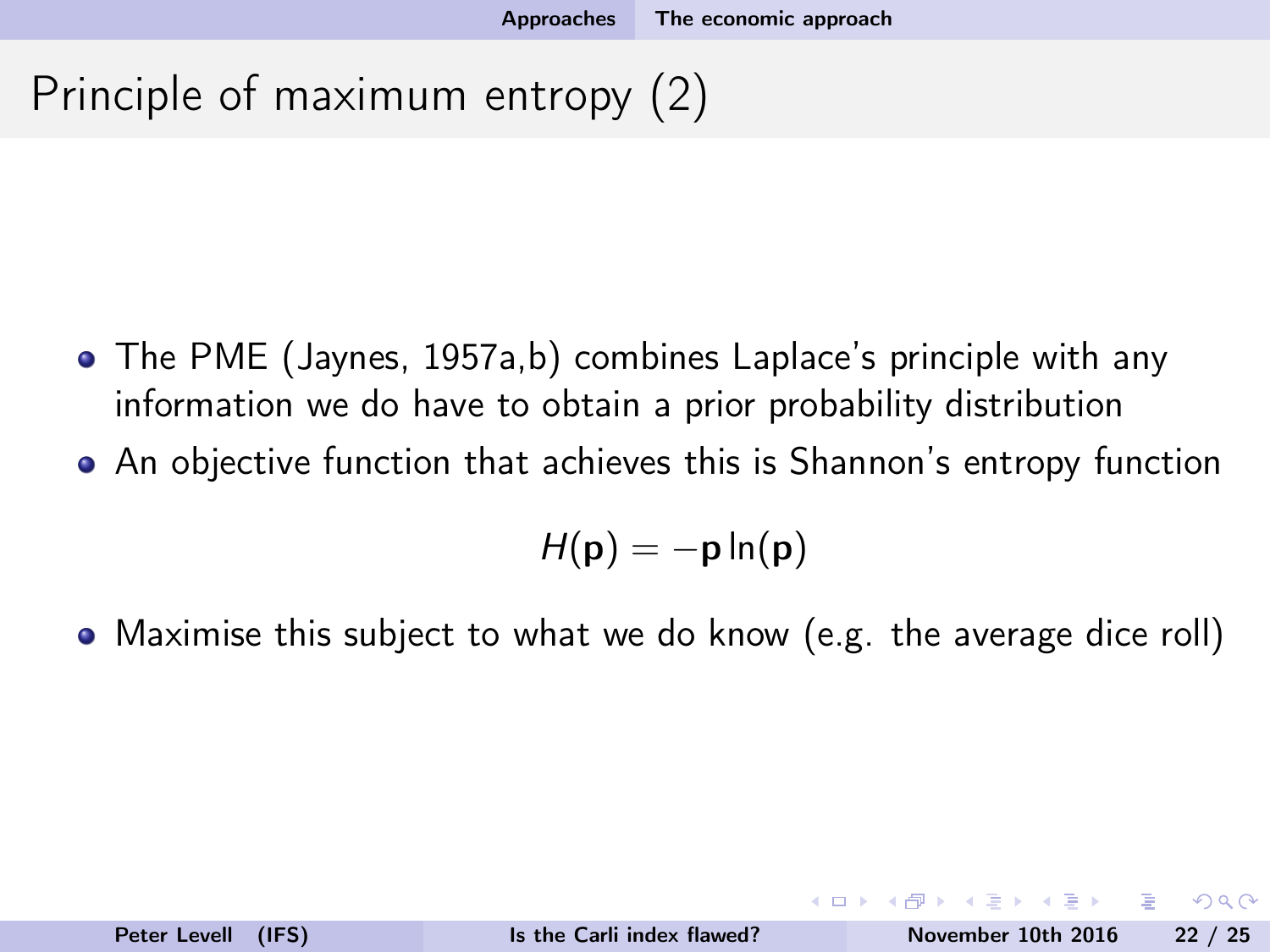# <span id="page-22-0"></span>PME favours the Jevons (1)

Apply the PME to vectors of budget shares in both periods

$$
\max_{\mathbf{w}_0,\mathbf{w}_1} H(\mathbf{w}_0,\mathbf{w}_1) = -\sum_t \mathbf{w_t}' \ln \mathbf{w_t}
$$
 subject to  $\sum_i w_t^i = 1$  for  $t = 0, 1$ 

- This will set shares equal across goods in both current and base periods:  $w_t^i = 1/N$  for all *i* and  $t = 0, 1$
- Implies both that the Geometric Laspeyres is the target index and that the Jevons approximates this
	- $\bullet \implies$  favours the Jevons index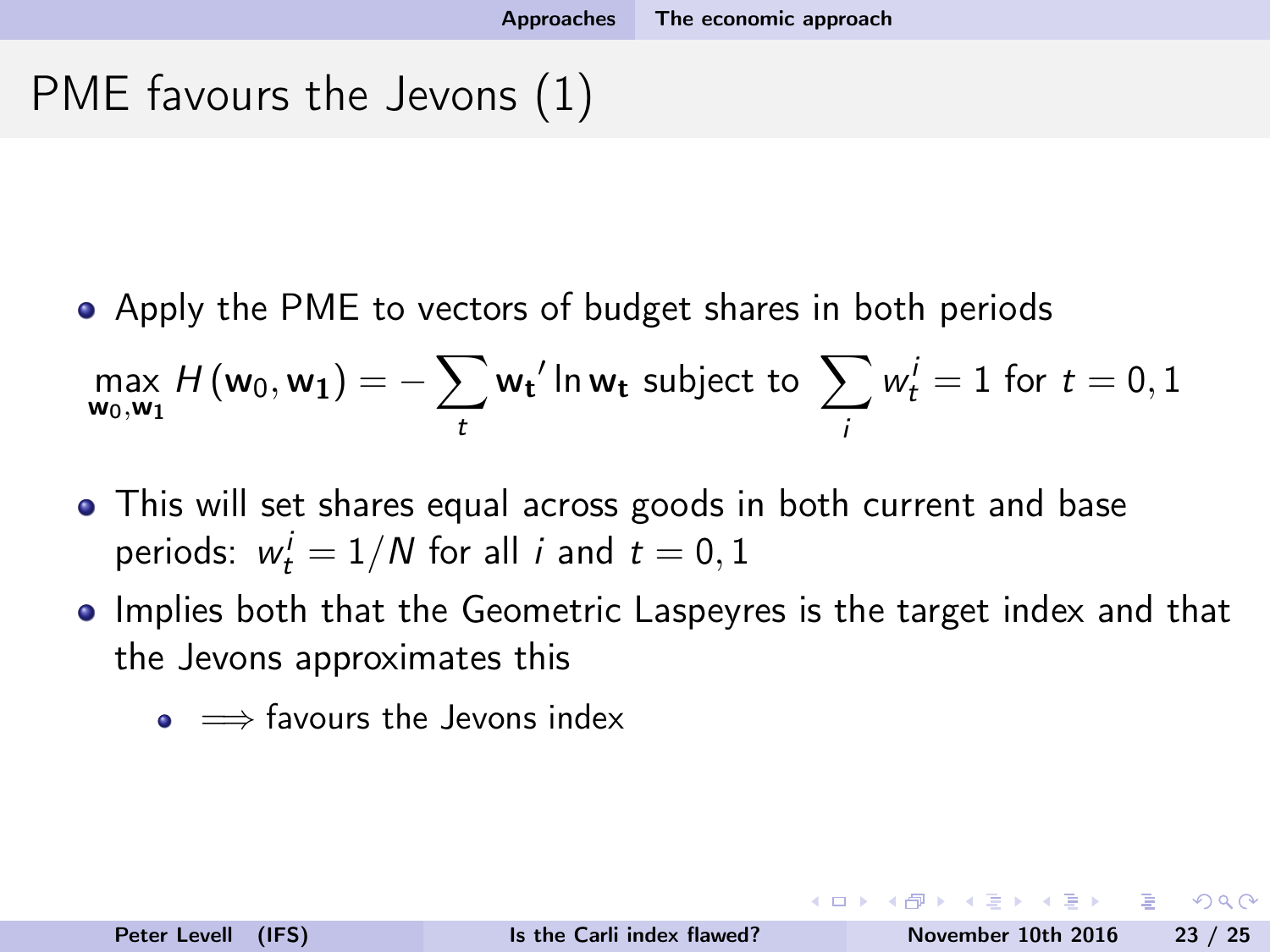# <span id="page-23-0"></span>PME favours the Jevons (2)

- An additional restriction we can impose is that consumers decisions are governed by restrictions of rational choice
- These are represented by the Generalised Axiom of Revealed Preference (GARP)

$$
\max_{\mathbf{w}_0,\mathbf{w}_1} - \sum_t \mathbf{w}'_t \ln \mathbf{w}_t
$$

subject to  $\,\{\mathsf p_0,\mathsf p_1; \mathsf w_0,\mathsf w_1\}\,$  satisfies GARP and  $\,\sum\limits_{}^{}w_t^i=1$  for  $t=0,1$ i

It turns out that the solution to this problem is the same:  $w^i_t = 1/N$ for all *i* and  $t = 0, 1$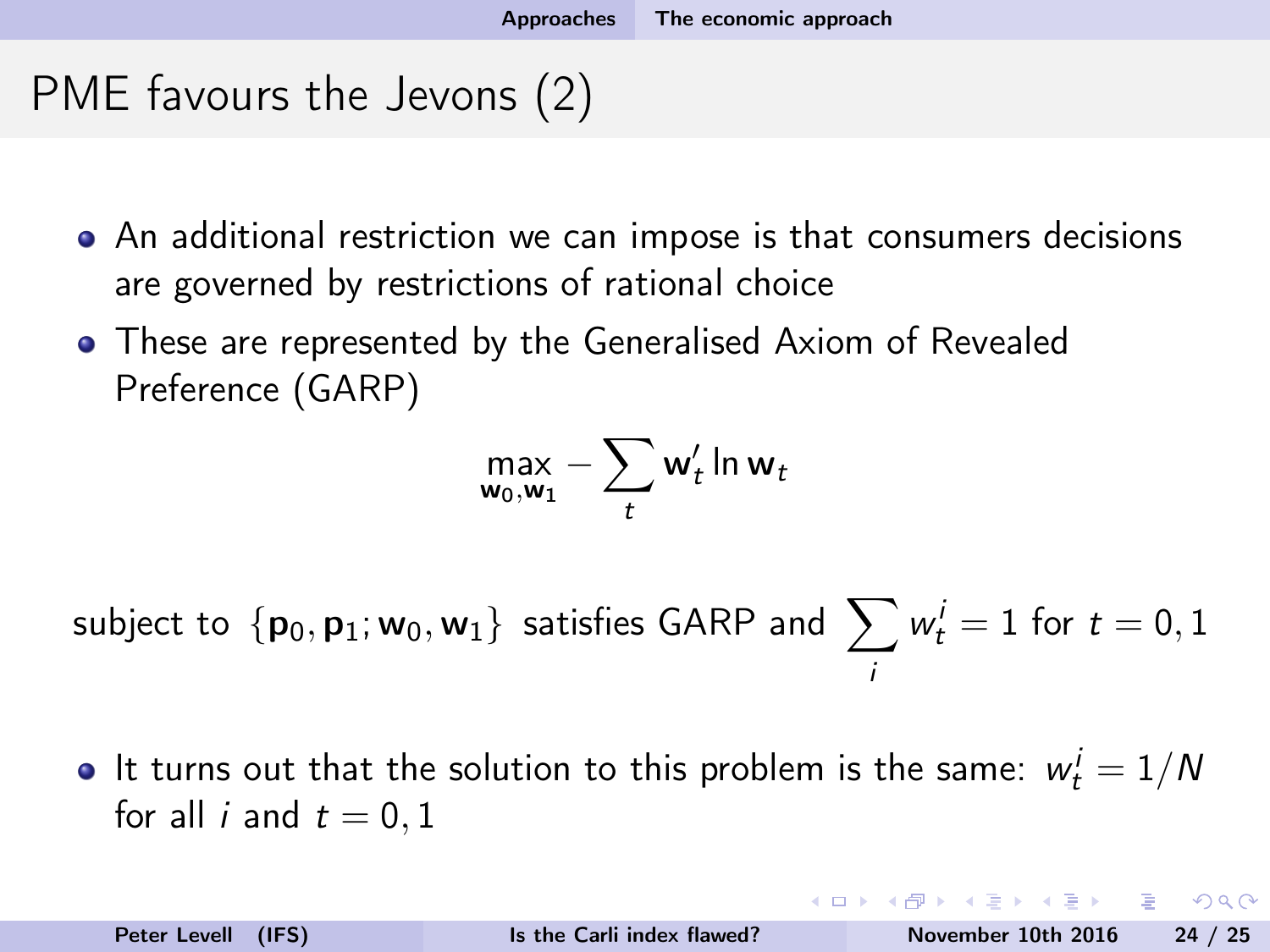# <span id="page-24-0"></span>Summing up

- Statistical approach (not discussed) is context dependent
	- Carli and Jevons differ in bias and variance properties
- Test approach favours the Jevons over the Carli
- Economic approach favours the Jevons over the Carli
- Hence I concur with the decisions of ONS and United Kingdom Statistics Authority